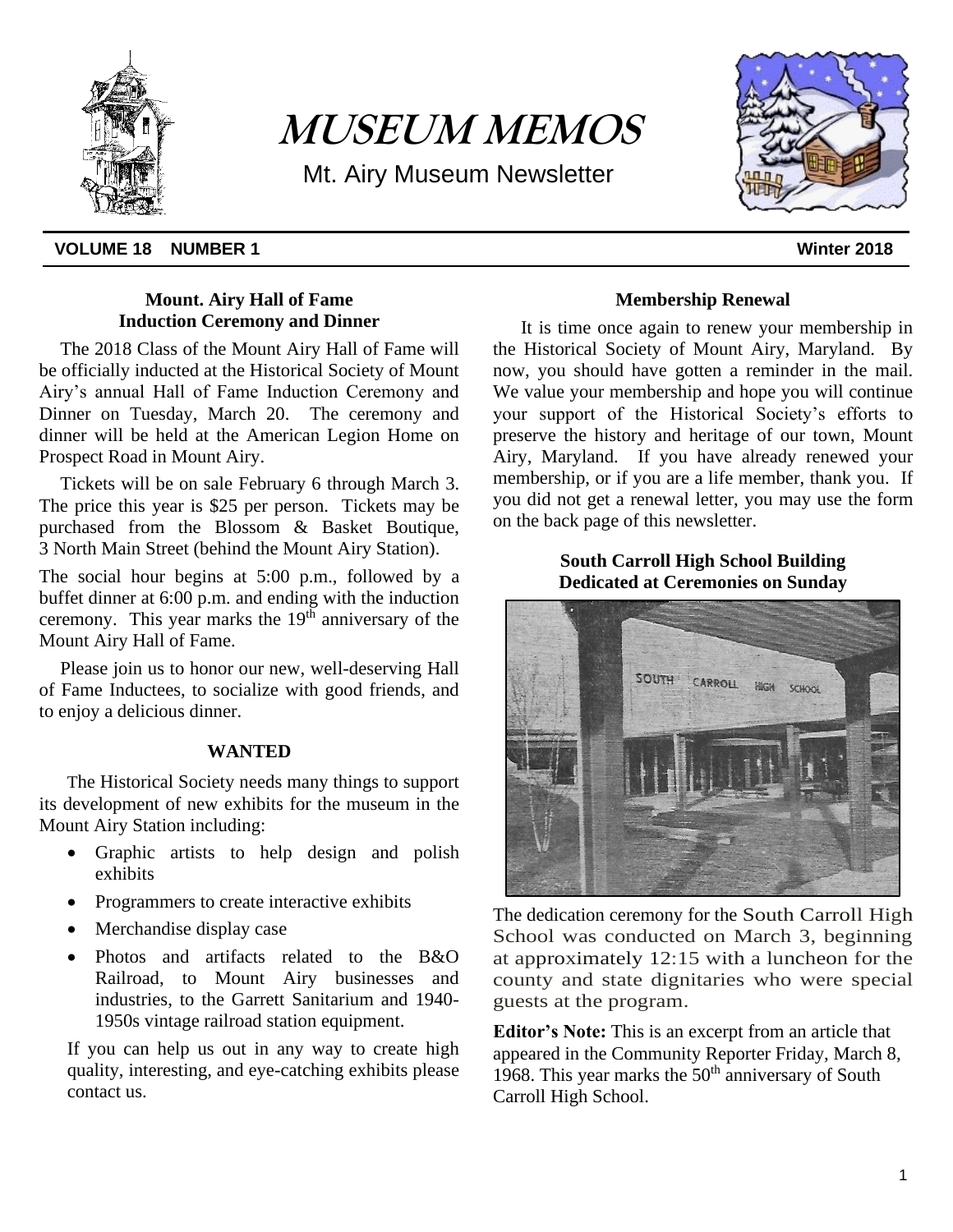# **2018 Hall of Fame Inductees**

The Historical Society of Mount Airy has selected its inductees into the Mount Airy Hall of Fame for 2018. These inductees are are Paula J. Camuti, Emmett "Doc" Full, Larry Gene Hushour, James "Jim" Franklin Morton, and Carl "Teen" Walter Smith. This group of inductees expands the overall membership to 115.

All of those nominated for this honor were truly special, but only five could be selected. They all contributed to the Mount Airy community in a positive way. The accomplishments of the nominees are described in the following paragraphs.

**Paula J. Camuti** March 10, 1941 - Community Volunteer



Paula was born in Queens, New York. She grew up in New Hyde Park, New York, where she met her husband Bill.

Paula moved frequently as Bill served in the US Navy, the Foreign Service, and the FBI. She lived in Annapolis, MD, Bermuda, Virginia Beach, VA, Nantucket, MA, New

London, CT, New Delhi, India and Pretoria, South Africa.

Paula was blessed with five children -- Tina, Andrew, Kendall, Elizabeth and Cathy. She has ten grandchildren and six great grandchildren.

Paula and her family moved to Mount Airy in 1971. She has volunteered at Mount Airy Elementary, Mount Airy Middle, South Carroll High and Linganore High Schools. Paula is currently a volunteer at Twin Ridge Elementary School. She was a member of the Mount Airy Homemakers Club and a Girl Scout troop leader.

Paula joined the Mount Airy Fire Company Auxiliary in 1993 and she has been President for 19 years. She is a member of Mount Airy Lions Club and continues to be active with the Christian Science Church of Frederick, holding positions as 2nd Reader, Board member and Reading Room attendant over the years.

## **Emmett "Doc" Full** June 15, 1925 - Veterinarian / Community Volunteer

Emmett graduated from Iowa State University in 1946 with a degree in veterinary medicine at the age of 20. He made the courageous decision to move to Maryland to begin a new career in a new state. Within a year, he



found his way to Mount Airy and set up practice in a one-room apartment of the hotel on Main Street. Even though his first patient, a boxer owned by Bob Riddlemoser, didn't make it, Doc's practice grew to care for large and small animals throughout Mount Airy and the surrounding counties.

Doc also was very active in the community. He was a member of the Lions Club for 25 years with perfect attendance. His love of Black Angus cattle "steered" him towards 4-H and the Carroll County Fair. He led the Mt. Airy Pioneers in the 70's.

Because of his interest in trees, Doc joined the Carroll County Forestry Board and became chairman. During that time, he started one of the first "Cut-Ur-Own" Christmas Tree Farms.

Doc and his wife Audrey had two children – Gail and Doug. He attends St. Michael's Catholic Church and worked the weekly bingo for many years.

#### **Welcome New Member**

The Historical Society would like to extend its welcome to our newest member, Shirley Harrison.

| SPECIAL SALE                                                                                                                                                                                                                             |               |
|------------------------------------------------------------------------------------------------------------------------------------------------------------------------------------------------------------------------------------------|---------------|
| MAIN'S ICE CREAM _____________ $\frac{1}{2}$ gallon for 89c<br>FRESH COUNTRY SAUSAGE ____________ 70 cents/lb.<br>FRESH COUNTRY SCRAPPLE __________ 29 cents/lb.<br>FRESH COUNTRY PUDDING ___________ 49 cents/lb.<br>Come in and visit! |               |
| MT. AIRY LOCKER PLANT<br>829-0500                                                                                                                                                                                                        | Mt. Airy, Md. |

#### **Ad from the Community Reporter March 8, 1968**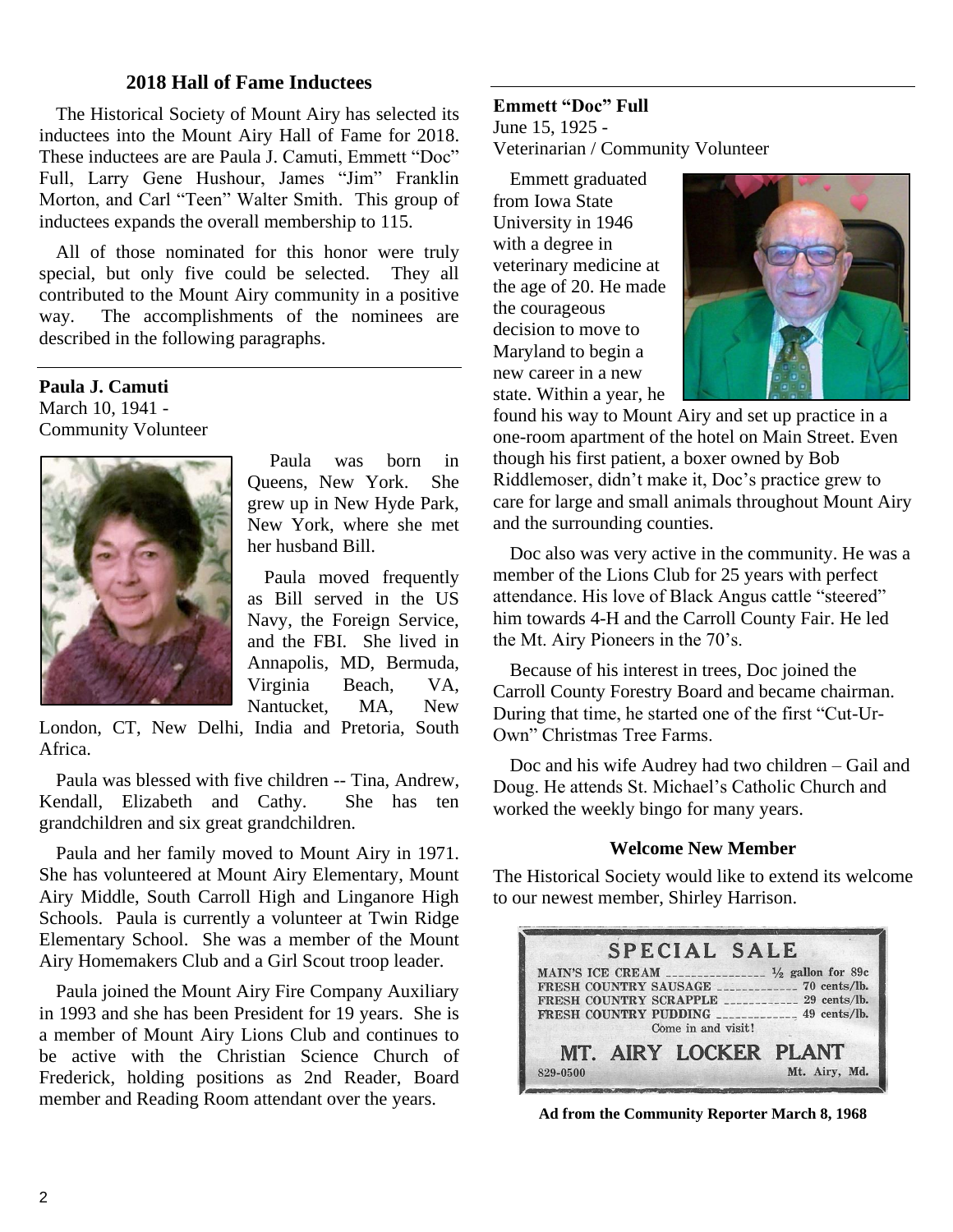# **Larry Gene Hushour** September 10, 1964 - Councilman / Community Volunteer



Larry Hushour was born in the Philippines in 1964, at Clark Air Force Base. After his Dad left the military, he lived in Texas until 1983 when he entered the United States Naval Academy.

In 1987, he married Mary, and after 13 years of active duty service, they settled in Mount Airy with their two children, Brian and Elizabeth.

In 2004, Larry became a member of the Town's Recycling and Sanitation Commission. In 2006, he crossed over to the Board of Parks and Recreation. He became deeply involved as a proponent of annual family Camp Nights, the contest deriving the name for Windy Ridge Park and the creation of the Mount Airy Dog Park. Larry served as the Chairman of the Board for three years. As the Chair, he spearheaded the reclamation of the abandoned B&O historic right of way and, along with hundreds of volunteers, converted it to a ½ mile nature trail connecting Watkins Park to Main Street. Work on the trail continues to this day.

In 2014, Larry became the project leader for the "Mackenzie the Caboose" project. This historic B&O caboose is now fully restored and serves as the Mount Airy Visitor Center on Main Street positioned appropriately on the historic rail line. Larry is currently serving as a member of the Mount Airy Town Council.



**Ad from the Community Reporter January 12, 1968**

## **James "Jim" Franklin Morton** July 20, 1951 - Community Volunteer / Scoutmaster

Born in Prince Georges County, Jim grew up in Cheverly and graduated from Bladensburg High School in 1969. He was a member of the Cheverly United Methodist Church and a Boy Scout in Troop 257. He worked for Kettler Brothers, starting in the



construction division in 1970, and has been working in construction for over 48 years. He is currently a Superintendent for Whiting-Turner.

Jim married Clare in 1973 and moved to Main Street, Mount Airy in 1977. He has three children -- Nate, Joe, and Amber.

Jim became involved in the Cub Scouting Program with Pack 460 at Calvary United Methodist Church in 1985. He was Webelos Den Leader in 1985-86, Assistant Cubmaster in 1986-87 and Cubmaster from 1988-1989. Jim has been Scoutmaster of Troup 460 for the past 27 years.

Jim served as Course Director for a Baltimore Area Wood Badge Training event, where he trained over 240 adult scout leaders, and has been recognized by both the Carroll District and Baltimore Area Council with the Silver Beaver Award, Vigil Honor/Order of the Arrow, James E. West Award, Scoutmaster Award of Merit, Carroll District Award of Merit, but most importantly he is an Eagle Scout.

Jim was a member of the Mount Airy Area Jaycees from 1978 to 1990; he served as President from 1982- 83. Jim also served as President of the Town of Mount Airy Ethics Commission from 1992-93. He has been a member of the Calvary United Methodist Church since 1999.

**The Historical Society of Mount Airy, Maryland Meets the first Tuesday of every month (except July and August) in the lower level of Mount Airy Fire Hall. The meetings begin at 7 pm. Please join us.**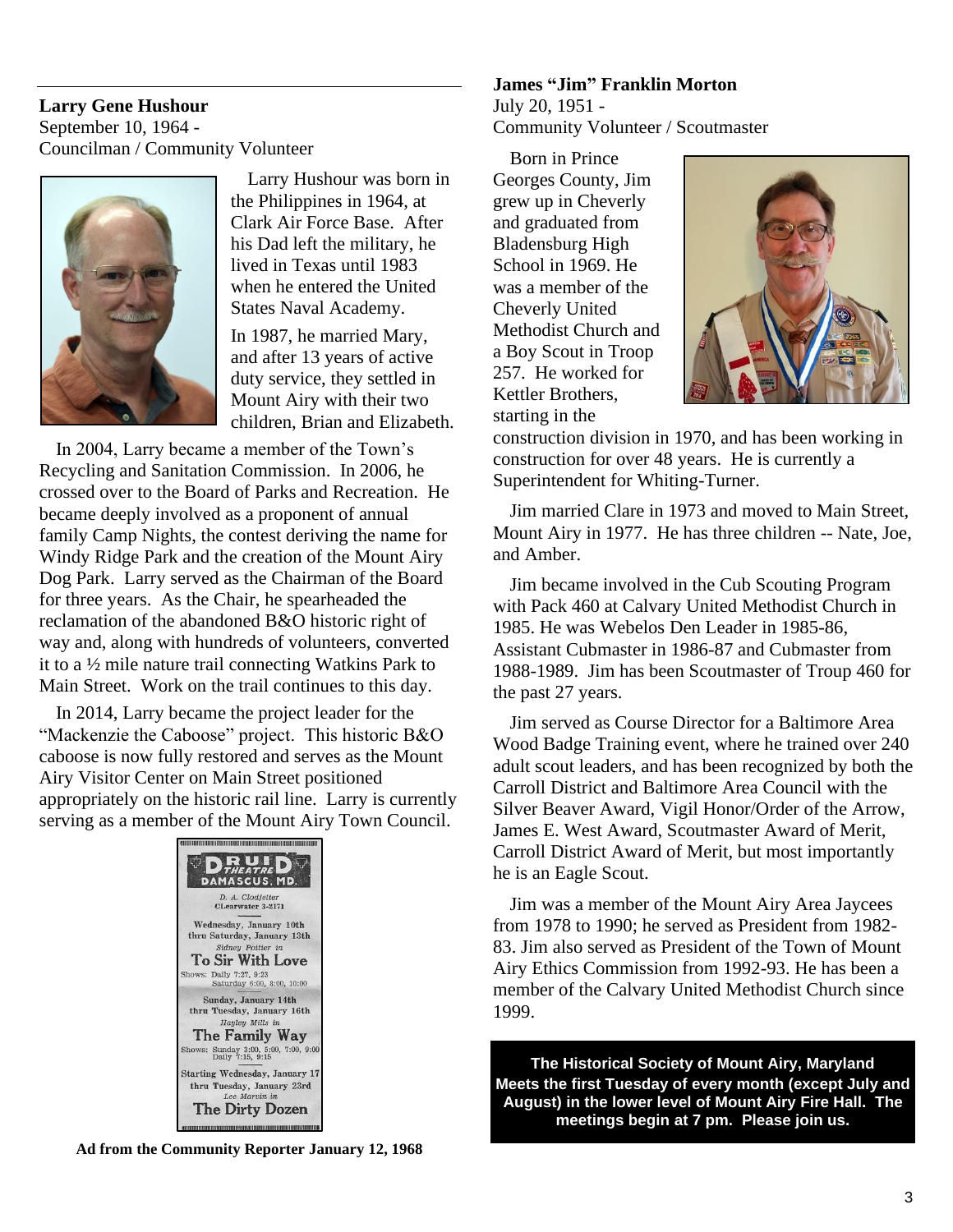# **Carl Walter "Teen" Smith** July 14, 1907 – January 21, 1979 Community Leader / Mayor



Teen was a community leader, local businessman, and a pillar of the community. He served as Mayor of Mount Airy from 1968 – 1972, and on the Town Council 1942 – 1943, and 1956 – 1959.

Teen and his wife Hazel had a daughter named

# Elizabeth.

Teen served as President, Vice President, Treasurer, and Assistant Secretary for the Mount Airy Volunteer Fire Company, serving as Treasurer from 1956 – 1977, and President from 1945 – 1950.

He was a charter member and director of the Mount Airy Lions Club in 1940, and charter member and first commander of the Mount Airy American Legion Post 191 in 1946.

Teen owned and operated the first bowling lanes and a successful grocery store on Main Street for many years.

# **Mount Airy Station Update**

Construction in the Mount Airy Station is progressing quickly. As of the end of January, all the electrical is roughed in, the outside interior walls re insulated, drywalled and painted, and the grid work for the dropped ceiling is in place. The electricians are expected to install lighting and finish other electrical work soon. Construction work is due to be completed by mid-March. The Historical Society should be moving into the station shortly afterward. Many volunteers will be needed to complete the move, so if you are able, please help.

#### **OFFICERS** Mike Eacho, President

Clarice Runkles, Vice-President B. J. Dixon, Secretary Diann Linton, Treasurer

#### **We Are Having a Raffle!**

Tickets are now being sold for a two round trips tickets aboard a Southwest Airlines flight to any place in the continental U.S. Tickets are being sold at Town Hall and The Blossom and Basket Boutique. Proceeds from this raffle will be used to install the Mount Airy Junction signal tower at the Mount Airy Station. When completed the tower will be fully operational using controls located in the new Mount Airy Museum that will be located inside the station. Current plans have the tower located in the small plot on the southeast corner of the station. Please help us raise the funds needed to complete this project.

The Historical Society extends its sincere thanks to Larry Hushour for organizing this fun-raising effort.



#### **Increased Rates for Postage To Go into Effect January 7**

Increased rates for all classes of mail except parcel post and international mail will go into effect January 7, the local Postmaster reminded postal customers today.

"Even with the new rate of six cents for first-class mail and 10 cents for air mail, postal service is still a real bargain," the Postmaster declared. "For six cents you can send a letter to any of the 50 States, to any United States territory or possession, to Canada or Mexico, or to any American serviceman stationed anywhere in the world."

**Editor's Note:** Excerpt from an article that appeared in the Community Reporter Friday, January 5, 1968.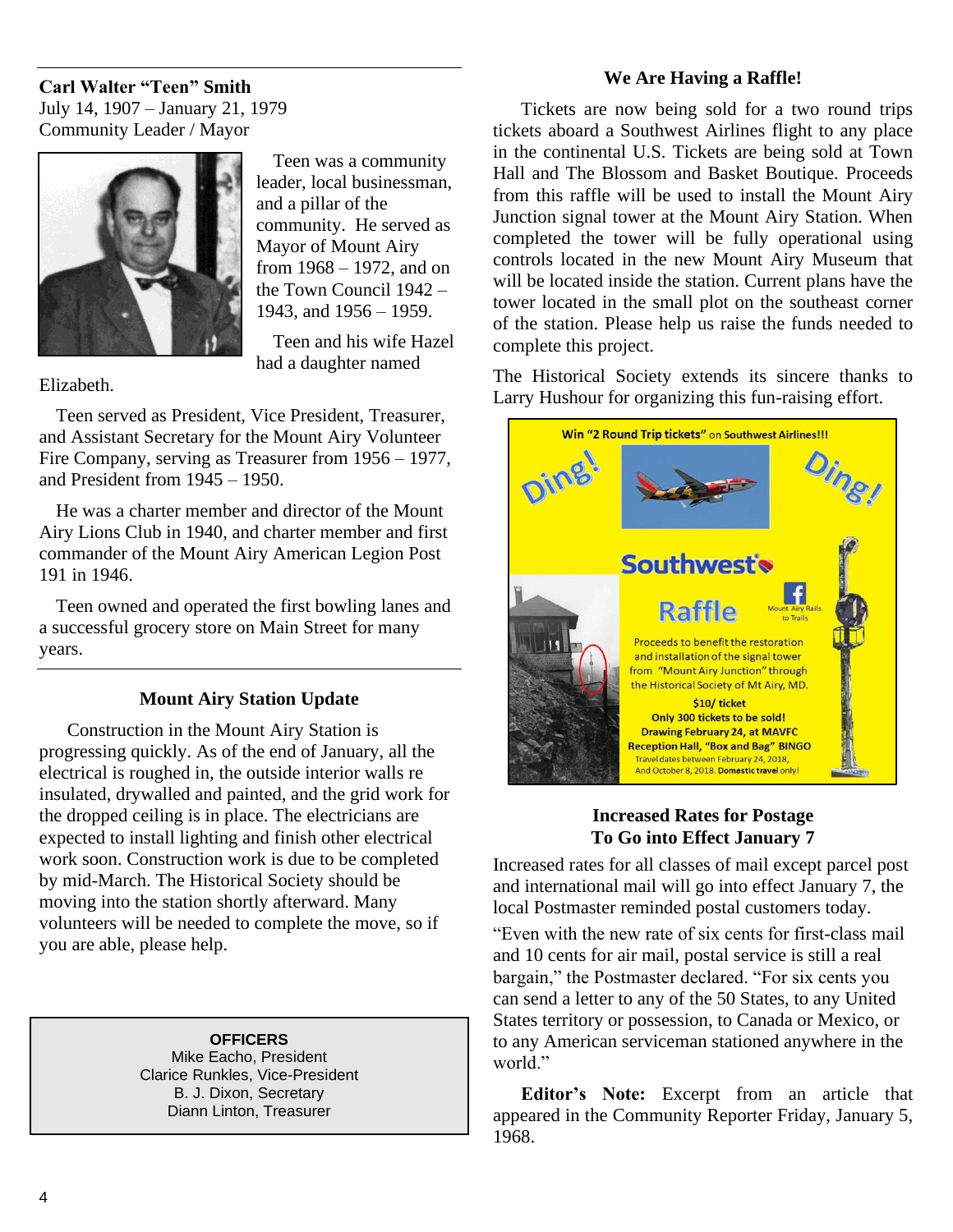## **Looking Back Fifty Years October – December 1968**

*Compiled by Althea Miller*

The information for this look back in time was compiled from articles in the January through March 1968 issues of the Community Reporter. The newspaper was the main source of information for Mount Airy residents and surrounding areas from November 29, 1929 until the last issue on July 1, l983.

- Gerald Johnson was recently installed as president of the Mount Airy Kiwanis Club. Outgoing president is Richard A. Wilson. Other officers installed were: Ralph Holweck, vice president; Andrew Mason, secretary; and John Devault, treasurer. The board of directors installed were: J. Downey Day, The Rev. Robert Pegram, Frank Miller, Lee Fogle, Rudy Watkins, J. Randolph Wilson and George Woodfield. 1/5/68
- Worthy Matron Marie Pickett and Worthy Matron Leslie Rigler of Prudence Chapter 95 of the Order of the Eastern Star were recently installed as officers. Other officers installed were: Jacqueline Tomlinson, Associate Matron; James Tomlinson, Associate Patron; Corrine Watkins, secretary; Ruth Clark, treasurer; Patricia Johnson, Conductress; Kathleen Scheel, chaplain; Sandra Thompson, organist; Helen Fritz, Adah; Mary Boone, Ruth; Shirley Smith, Esther; Utha Rigler, Martha; Lucille Jones, Electra; Margaret Haines, warden; Edward Schaible, sentinel. 1/12/68
- The Mount Airy Lions have recently completed the purchase of 25 US flags at a cost of several hundred dollars which will be displayed on Main Street on patriotic holidays in the future. 1/12/68
- Election for class officers were held recently by the South Carroll students. John Daugirde was elected president of the senior class, Chris Sheets—junior, Steve Jackson—sophomore and Linda Ford—freshman. Remaining senior officers were: Tim Plunkert, vice president; Nina Keefer, secretary and Janet Stephens treasurer. Other junior officers were: Wendy Clutter—vice president; Susan Chaney—secretary and Linda Duncan treasurer. Remaining officers in the sophomore class were: Connie Wright—vice president; Lisa Bockmiller, secretary; Gary Forthman, treasurer. Serving as the freshman leaders were: Ronnie Shaw, vice president; Bonnie McGinnis, secretary and Jay Newcomer, treasurer. 1/12/68
- The Mount Airy Chamber of Commerce has elected Herman S. Beck, Jr.as its new president to succeed James Windsor. Ray Grimes will serve as vice president; C.R. "Bobby" Browning will serve as secretary. Henry Brown will take over the duties as treasurer. 1/19/68
- Auditions for the local production, "Mr. Blandings Builds His Dreamhouse," will be held at the middle school on Sunday and Tuesdays evenings starting February 4 at 8:00 P.M. The play will be presented March 22nd and 23nd at the middle school.  $1/19/68$
- Mr. and Mrs. George N. Main announce the engagement of their daughter Patricia Diann, to James Wilbur Linton, Jr., son of Mr. and Mrs. James W. Linton. Both are 1965 graduates of Mount Airy High School. A February wedding is planned. 1/19/68
- South Carroll scored 56 points in the first half and went on to swamp Linganore 61-38 Tuesday night in basketball. High scorers were: Gerald Monday—24; Terry Perkins—12 and Charles Magin—10. 1/26/68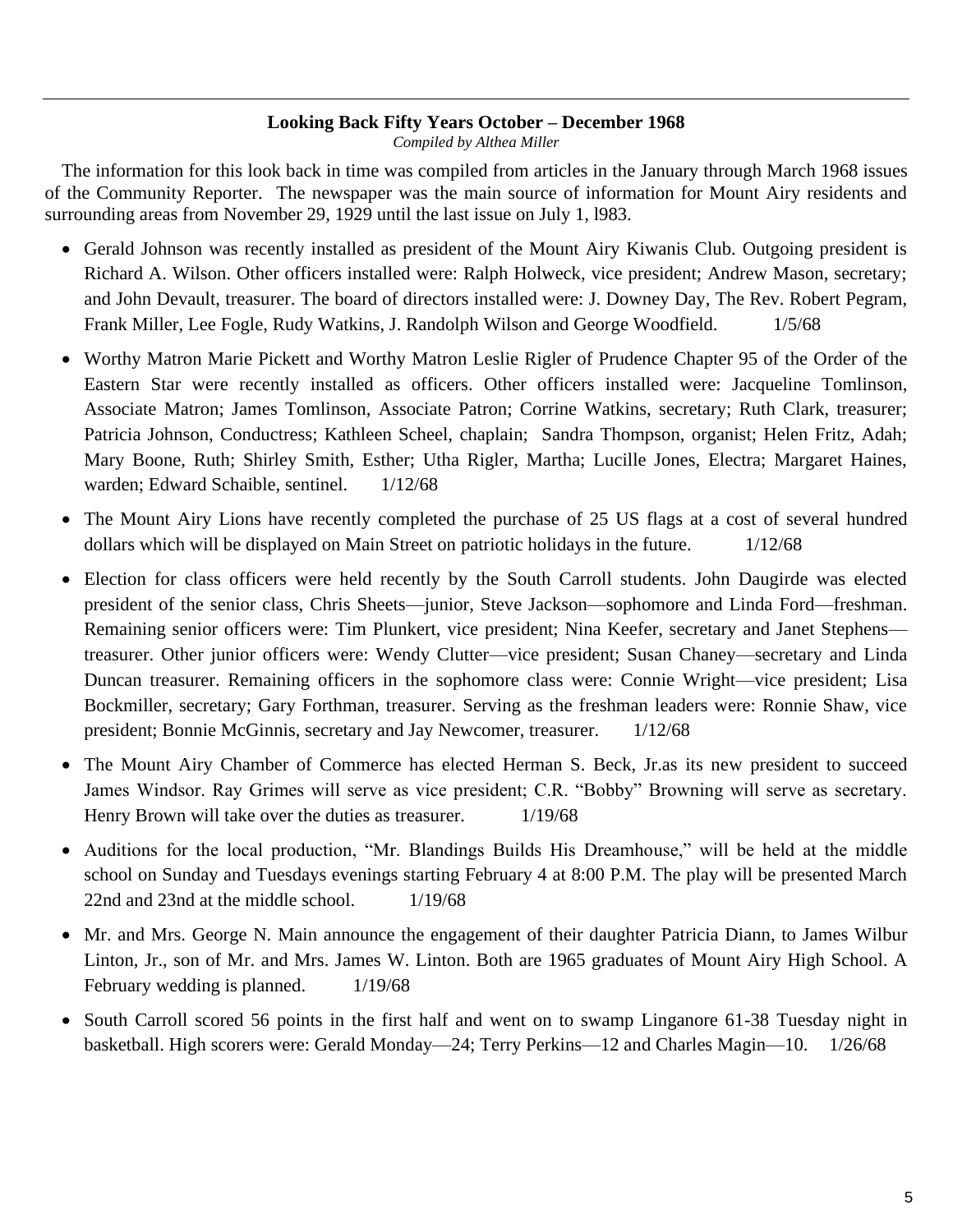# **Looking Back Fifty Years Ago (Continued)**

- The Carroll County Medical Society recently elected the following officers for 1968: Karl Green, M.D., president; William O'Rourke, M.D. president elect; Dean Griffin, M.D. secretary; Nancy Jones, executive secretary and John Harshey, M.D., treasurer. 1/26/68
- The Mount Airy Lions Club application for the 1968 Soap Box Derby was approved today by the headquarters in Detroit. Derby director, Donald A. Dods, noted the race will make Mount Airy's first year in the boy racing program. Winner of the Mount Airy race will receive \$500.00 Savings Bond from Chevrolet and a handsome trophy. 2/2/68
- Miss Eileen Hood, daughter of Mr. and Mrs. Wilbur Hood, began an eight week stay at the elementary school. Miss Hood is a graduate of Liberty Elementary and Mount Airy High School and is presently a senior at Frostburg State College. During February and March she will serve as "co-teacher" with Mrs. Dorothy Lowman in Grade 5. While here she will observe Mrs. Lowman, assist her in the classroom and teach. 2/2/68
- The next meeting of the Mount Airy Elementary/Middle School PTA these will be "The Home is the first school." The members of the panel are: Mrs. Jewell Malolin, a visiting teacher; Rev. William Boyer, local minister; Richard Smith, field rep for Maryland Milk Producers Association and Frank Miller, Assistant Principal of South Carroll High School, moderator. Arrangements for the program are being made by Mrs. Jach Shank, chairman of the Spiritual and Morals Committee. 2/9/68
- PFC Everett Justice has been named Infantry man of his squad. He had been stationed in Vietnam for 3 months. Justice is a graduate of Mount Airy High School in 1967, the son of Mr. and Mrs. Everett Justice and grandson of Mr. and Mrs. Oscar Justice. 2/16/68
- Dr. James Sensenbaugh, state superintendent of schools, will be the guest speaker at the South Carroll High School dedication on March 3. Superintendent of Carroll County Schools, George Thomas and Principal Chester Elder will both speak briefly. Two choral groups, under the direction of Mrs. Florence Keppel, and instrumental selections under the direction of Glenn Patterson, will be performed. South Carroll has an enrollment of 1,050 students in grades 9-12. Principal Elder and Assistant Principals Edwin Davis and Frank Miller head a staff of 59 members in addition to secretarial, cafeteria and custodial staff.  $3/1/68$
- Miss Patricia Diann Main became the bride of James W. Linton at Prospect Methodist Church on February 18. The Rev. E. A. Frink assisted by Rev. William Boyer, performed the double ring ceremony. 3/1/68
- Mr. and Mrs. Lionel Yohn announce the engagement of their daughter, Elaine Virginia, to James Edward Molesworth, son of Mr. and Mrs. Harold Molesworth. Both are graduates of Mount Airy High School. Miss Yohn is a graduate of Wesley College, Dover, Delaware and Mr. Molesworth is a junior at the University of Maryland. 3/1/68
- PFC Everett Justice, Jr., who had been stationed in Vietnam for approximately 3 months, was killed in action February 9. He was a graduate of Mount Airy High School in 1967, a member of Calvary Lutheran Church, the church choir and past president of the Luther League. 3/1/68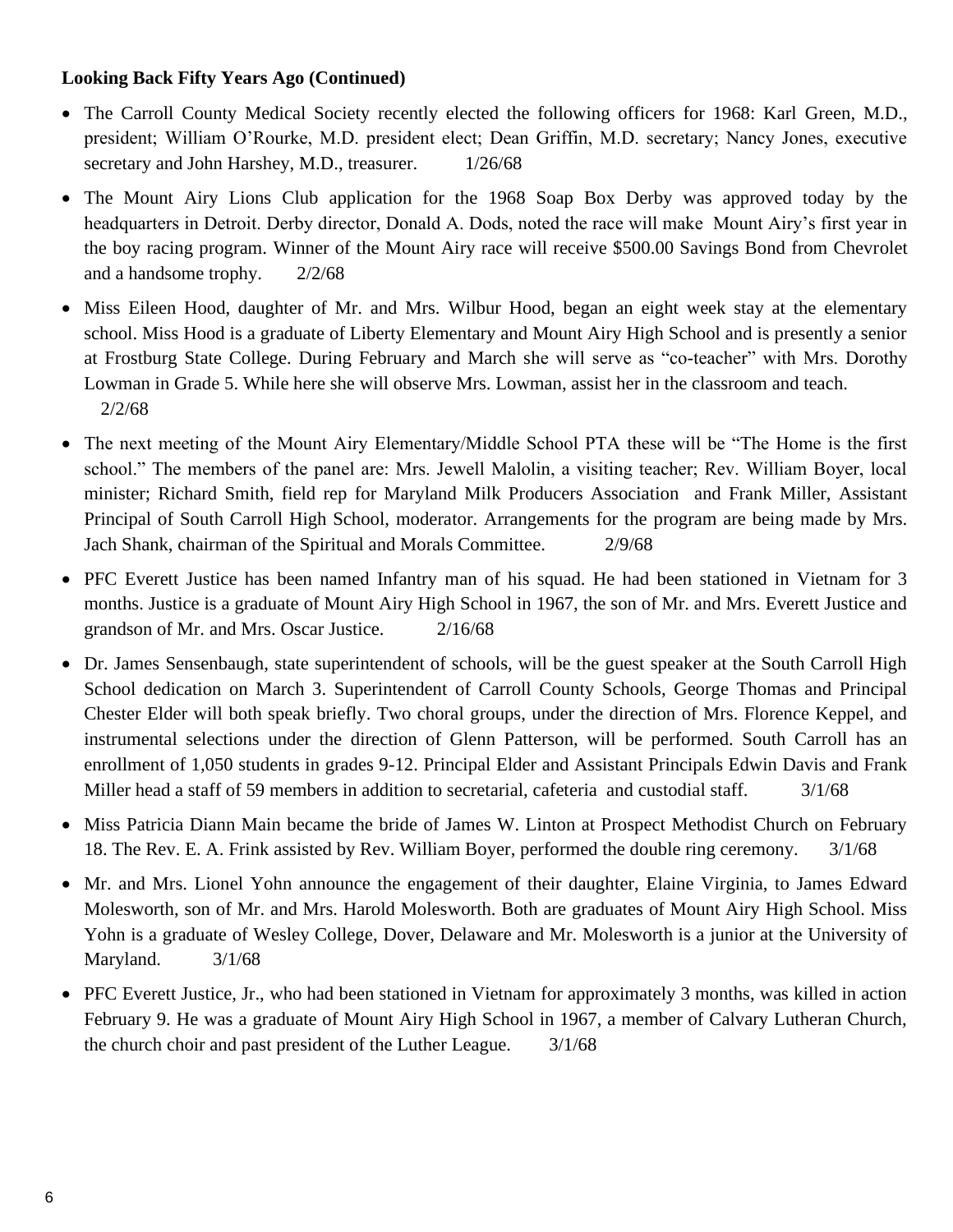# **Looking Back Fifty Years Ago (Continued)**

- Three boy scouts of Mount Airy will earn their Eagle Scout Award on March 2. The candidates are: Ralph Holweck, Gary Merritt and Jim Smith. 3/1/68
- Two local women have been named to the Dean's list at their respective colleges. Helen Elizabeth Bowlus is a student at St. Joseph's College at Emmitsburg. Barbara Browning is a student at Shepherd College. Both are graduates of Mount Airy High School. 3/8/68
- Dr. and Mrs. Herman Wilson will participate in the program for the WSCS of Calvary Methodist Church. Dr. Wilson, Administrator of the Asbury Methodist Home from 1927 to 1963, is a native of Mount Airy. 3/15/68
- The fifth production of the Mount Airy Players, "Mr. Blandings Builds His Dreamhouse," will be presented tonight in the middle school auditorium. A partial listing of the cast includes: Yvonne Ogren, Peggy Leatherwood, Erika Dods, Roxanne Harrison, Ellis Leatherwood, Janice Leatherwood, Mark Dixon, Caroline Richards, Julia Boller, Mildred Dixon, Melody Badger, Jack Steele and Charles Beck. 3/22/68
- The choir at Calvary Methodist Church will present an Easter Cantata entitled "Crucifixion" by Stainer on Sunday, March 31. The soprano soloist will be Mrs. Hazel Wright; tenor—David Manley and Jack Steele; and bass Norman Etzler and Delaine Hobbs. A quartet will also perform including: Mrs. Richard Wilson, Mrs. David Dennis, Robert Wagner and George Free. 3/29/68